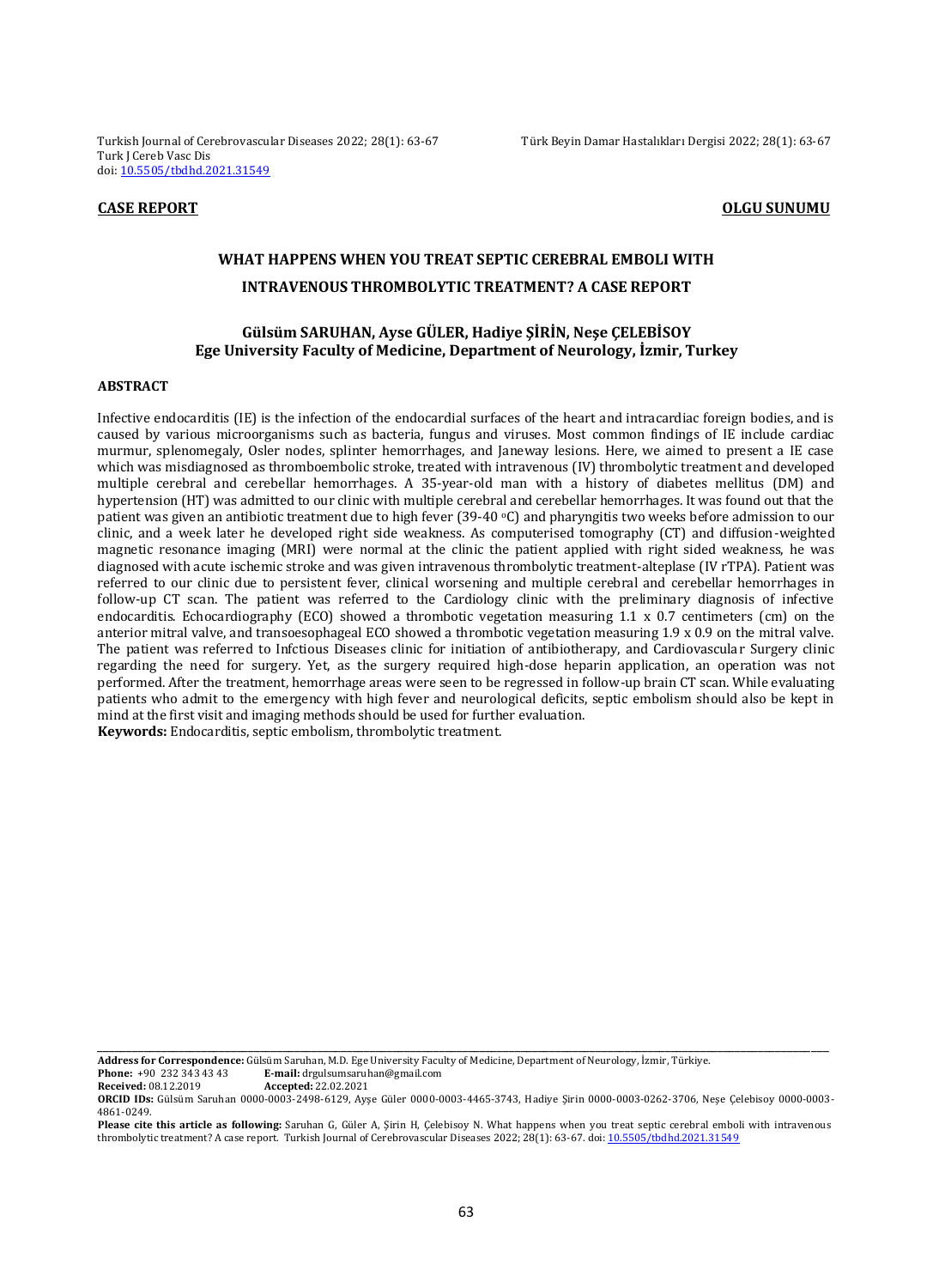#### Saruhan et al.

# **İNFEKTİF ENDOKARDİTE BAĞLI SEPTİK EMBOLİDE İNTRAVENÖZ TROMBOLİTİK TEDAVİ UYGULARSAK NE OLUR? OLGU SUNUMU**

## **ÖZ**

İnfektif endokardit (İE), endokardın bakteriyel, viral veya fungal mikroorganizmalara bağlı gelişen enfeksiyonudur. Tipik bulguları üfürüm, splenomegali, osler nodülleri, splinter hemoraji, janeway lezyonlarıdır. Bu yazıda ateş yüksekliği sonrasında akut inme ile prezente olan IV rtPA uygulanan multipl serebral-serebellar hemoraji gelişen bir İE olgusunun sunulması amaçlanmıştır. 35 yaşında bilinen DM ve HT öyküsü olan erkek hasta multipl serebral ve serebellar hemoraji nedeni ile kliniğimize yatırıldı. Öyküsünde 2 hafta önce ateş yüksekliği (39-40 derece) gelişmesi üzerine farenjit tanısı ile antibiyotik tedavisi aldığı, ateş yüksekliğinden 1 hafta sonra sağ yan güçsüzlüğü geliştiği öğrenildi. Sağ yan güçsüzlüğü ile başvurduğu merkezde çekilen Beyin Bilgisayarlı Tomografi (BT) ve Beyin Magnetik Rezonans Görüntüleme (MRG) normal saptanan hastaya akut iskemik inme tanısı ile İntravenöz-Alteplaz (IV rtPA) uygulanmış. Çekilen kontrol beyin BT de multipl serebral ve serebellar hemoraji odakları saptanması ve hastanın nörolojik skorunda kötüleşme gelişmesi üzerine hastanemize sevk alındı. Ateş yüksekliği etyolojisi net aydınlatılamamış olan ve multipl hemorajik odağı olan hastada infektif endokardite sekonder septik emboli düşünülerek kardiyoloji tarafından ekokardiografi (EKO) yapıldı. EKO sonucunda mitral kapak anteriorunda 1,1 x 0.7 cm vejetasyon izlenmesi üzerine uygulanan Transözefageal EKO de 1,9 x 0,9 cm vejetasyon saptandı. Enfeksiyon hastalıkları tarafından antibiyotik tedavisi düzenlendi. Kalp Damar Cerrahisine operasyon açısından danışıldı. Operasyon sırasında yüksek doz heparin kullanımı gerekeceği için hematom rezorpsiyonuna kadar operasyon planlanmadı. İzleminde ateş yüksekliği olmayan kontrol EKO larında vejetasyon boyutlarında küçülme izlenen hastanın izlem kranial BT lerinde hemorajilerinde rezorpsiyon izlendi. Acil servise yüksek ateş ve nörolojik defisit ile başvuran hastalar değerlendirilirken, septik embolizm öncelikle akla getirilmelidir ve ileri inceleme için görüntüleme yöntemleri kullanılmalıdır.

**Anahtar Sözcükler:** Endokardit, septik emboli, trombolitik tedavi.

# **INTRODUCTION**

Infective endocarditis (IE) is an infection of the endocardial surface of the heart and intracardiac foreign bodies (1), highly mortal disease (1,2) is caused by microorganisms such as bacteria, fungi and viruses. Risk factors for IE include cardiac factors (history of prior IE, presence of a prosthetic valve or a cardiac device, history of a valvular or congenital heart disease) and noncardiac factors (intravenous drug use, indwelling intravenous catheter, immunosuppression, or a recent dental or surgical procedure) (1-5). Despite the fact that IE mortality rates have been reduced in the last 30 years, mortality rate is still around 20-25% despite the appropriate treatment. In this article, it is aimed to present a patient who had no diseases other than diabetes mellitus (DM) and hypertension (HT); who was not considered as an IE patient in the initial diagnosis, misdiagnosed as thromboembolic stroke and given intravenous (IV) thrombolytic treatment.

# **CASE REPORT**

A 35-year-old man presented our hospital with a sudden onset of right side weakness and lethargy. His medical history included hypertension and diabetes mellitus. We learned

that 2 weeks before admission to our clinic, he was treated with antibiotics due to high fever  $(39-40°C)$ and developed right side weakness 1 week after. Patient applied to another hospital with these findings and brain diffusion-weighted magnetic resonance image (MRI) and the blood tests were normal (Figure 1). The patient was diagnosed as acute ischemic stroke and was given intravenous thrombolytic treatment-alteplase (IV rTPA).

The patient was referred to our clinic one week after the thrombolytic treatment due to persistant fever and clinical worsening. In our clinic, neurological examination showed conscious stupor, global aphasia, right hemiparesis (4/5), and positive right pathologic reflex on the right side. The patient's fever was measured as 36.9°C and heart rate was 80 per minute. His C-reactive protein level was 4,6 mg/dl, leukocyte level was 18,000 ɥL, and haemoglobin A1c level was 10,5 %. Ultrasonography of the abdomen showed hepatosteatosis. Multiple hemorrhages were seen in brain tomography on bilateral cerebellar, bilateral frontal, right occipital areas, and on basal ganglia (Figure 2).

All the laboratory findings including platelet count, prothrombin time, partial thrombin time, antithrombin III level, antinuclear antibody (ANA), lupus anticoagulant antibody, anticardiolipin

Turkish Journal of Cerebrovascular Diseases 2022; 28(1): 63-67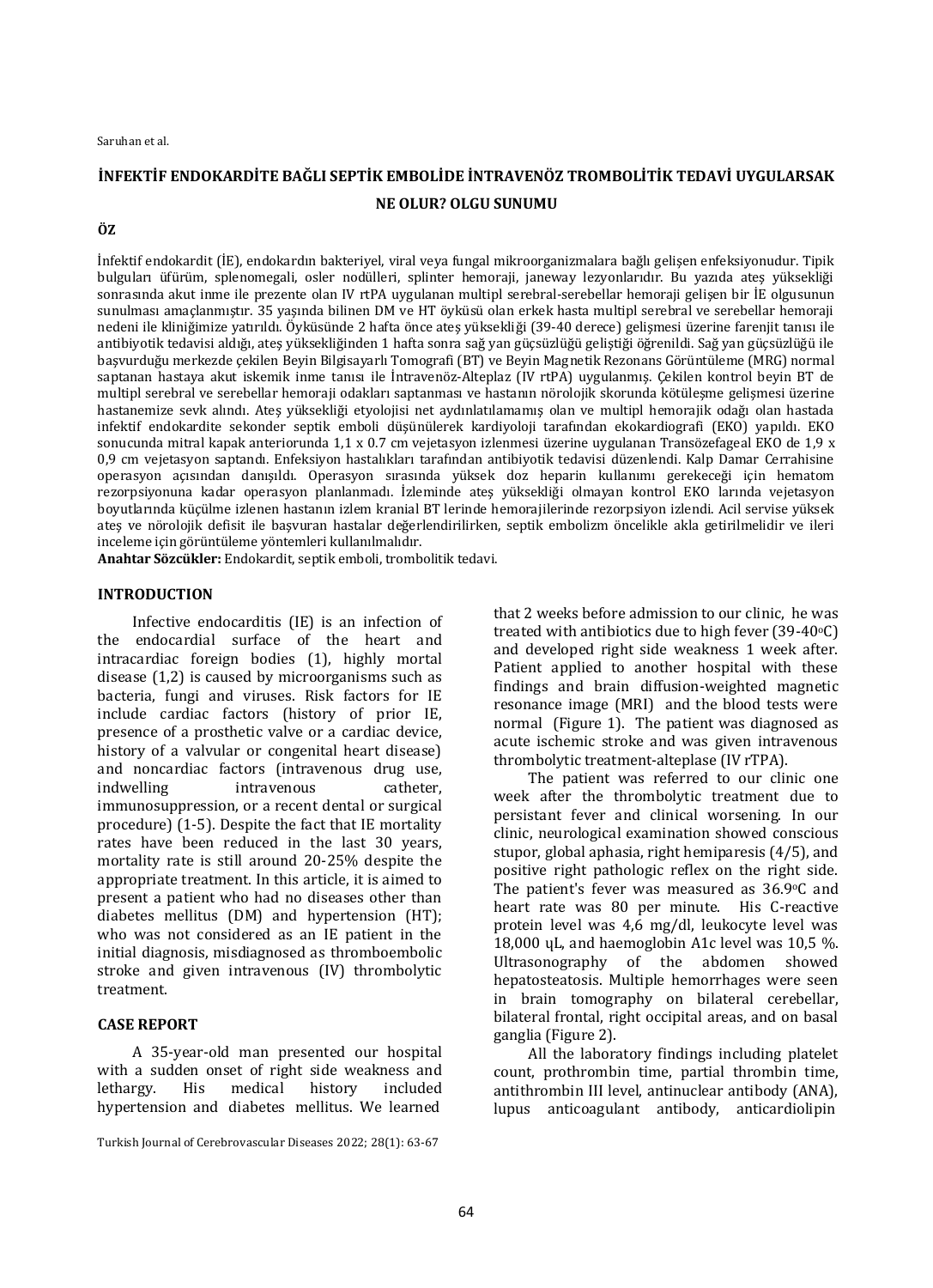#### Thrombolytic treatment in infective endocarditis



**Figure 1.** Normal brain MRI before the IV rTPA.



**Figure 2.** Haemorrhagic areas seen in brain CT.

antibody, antineutrophil cytoplasmic antibodies, anti-Sjogren syndrome-related antigen type A or B, factor V, Leiden gene, protein C activity, protein S activity were normal as well.

The patient was referred to the Cardiology clinic with the preliminary diagnosis of infective endocarditis. Echocardiography (ECO) showed a thrombotic vegetation measuring 1.1 x 0.7 centimeters (cm) on the anterior mitral valve. Transoesophageal ECO showed a vegetation measuring 1.9 x 0.9 cm of on the mitral valve. The patient was referred to Cardiovascular Surgery (CVS) clinic regarding the need for surgery. Yet, as the surgery required high-dose heparin application, and as the patient had haemorrhagic areas, the operation was not performed. The patient was then referred to Infectious Diseases clinic for the initiation of antibiotic treatment, and gentamycin 3x80 mg for 2 weeks and crystallized penicillin G 6x4 million IU for 6 weeks was recommended. Follow-up brain MRI was performed at the hospitalization, which revealed multiple infarction areas and multifocal

hemorrhages in both cerebral and cerebellar parenchyma (Figure 3).

The blood culture test of the patient showed no growth. After 6 weeks of antibiotic treatment, the control ECO showed a reduced vegetation size of 0.5x0.3 cm. CRP and leukocyte levels were normal in follow-up blood tests. Hemorrhage areas were seen to be regressed in follow-up brain CT scan. As the neurological examination was normal, patient was given an cerebrovascular diseases outpatient clinic appointment in our Neurology clinic and discharged from hospital. Informed consent was obtained the patient for this report.

# **DISCUSSION AND CONCLUSION**

Although its diagnosis and treatment options showed development in the recent years, IE still has a high mortality rate. IE is an infection in endocardial surface of the heart and intracardiac foreign bodies (intracardiac device, pacemaker, etc.) exposed to blood circulation in the heart (1- 3), which is caused by various microorganisms such as bacteria, fungi and viruses. Vegetations

Turkish Journal of Cerebrovascular Diseases 2022; 28(1): 63-67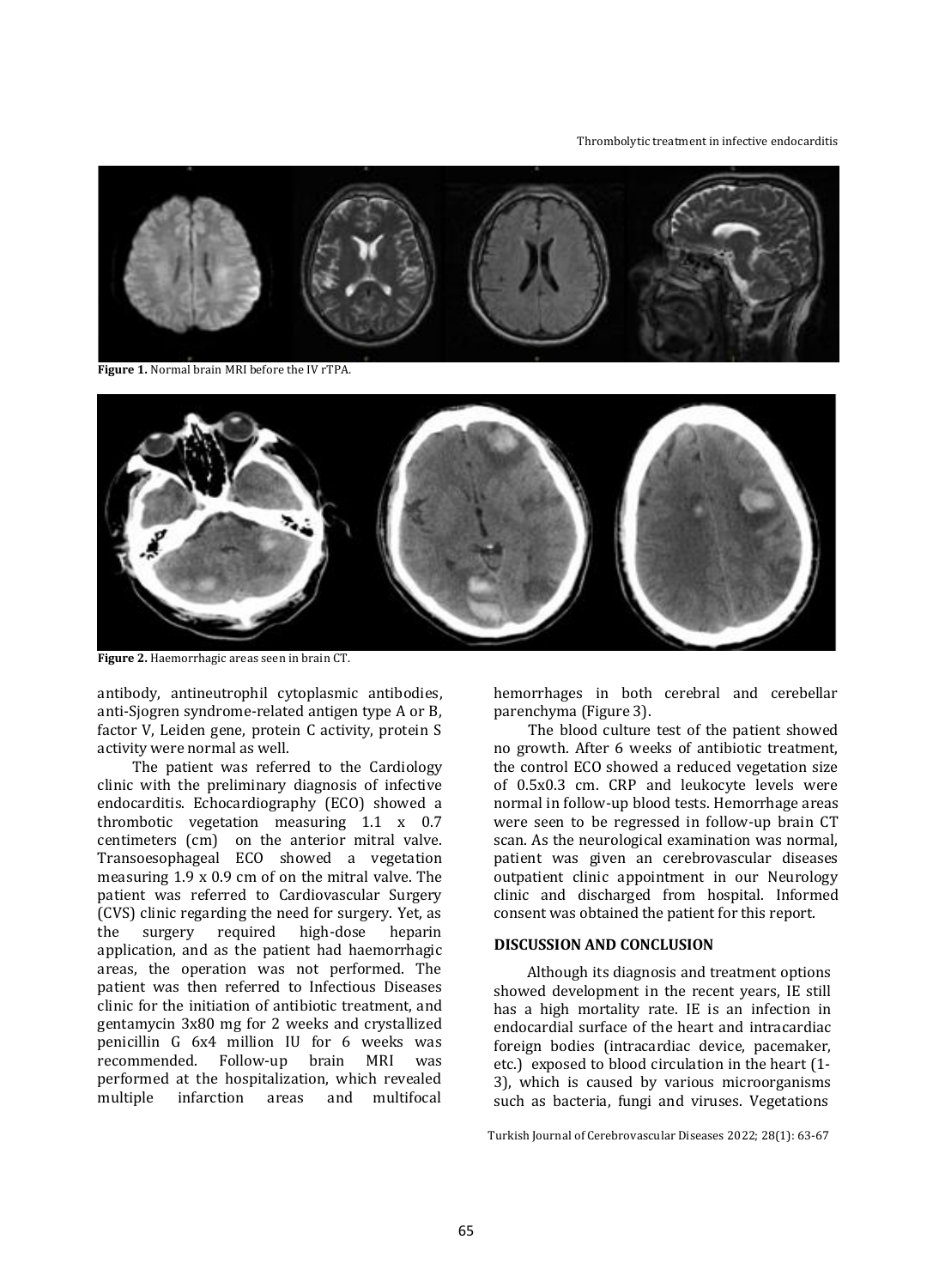#### Saruhan et al.



**Figure 3.** Brain MRI revealed multiple infarct areas and multifocal hemorrhages in both cerebral and cerebellar parenchyma.

are the characteristic lesions which include of platelet, fibrin, microorganism and inflammatory cells. Vegetations are able to cause valvular dysfunction, ulcers and abscesses. These lesions are mostly located on the mitral and aortic valve. The most prevalent etiological factors incluse Staphylococcus Aureus and Streptoccocus viridans (1,6).

Anthony E et al. reported a case of a 27 yearold who had Haemophilus parainfluenzae endocarditis and secondary cerebral embolism caused by endocarditis (7).

IE is mostly seen in individuals aged between 30 and 60 years. Ratio of male/female is 1.7/1. Williams Osler, who set the diagnostic criteria of IE, reported that "Infective endocarditis is the malignant disease of the Infectious Diseases". Predisposing factors include; rheumatic heart disease, prosthetic valve, congenital heart diseases, dental procedures and IV drug addiction (1,6-8). Yet our patient had none of these predisposing factors in his history.

The most common symptoms are fever, anorexia and night sweats (8-10). In addition to these, cardiac murmur, splenomegaly, Osler nodules, splinter hemorrhages, Janeway lesions, systemic embolism and neurological complications may also be seen. Neurolgical findings are seen in %20-40 of the IE cases. Other clinical findings include ischemic or haemorrhagic stroke, transient ischemic attack, silent cerebral embolism, symptomatic or asymptomatic infectious aneurysm, brain abscess, meningitis, toxic encephalopathy and seizures. The possibility of septic embolism secondary to IE should always be kept in mind in patients with chronic immune system disfunction (DM, HT, connective tissue disorders, etc.) who develop acute neurological

Turkish Journal of Cerebrovascular Diseases 2022; 28(1): 63-67

findings following high fever, and it should not be forgotten that IV tPA treatment to this disease may have lethal consequences (8). One of the most lethal consequences of the IE is ischemic stroke. Yet, as it increases the risk of intracranial haemorrhagia, IV thrombolytic treatment is contraindicated in cerebral stroke due to IE.

In our case, infective endocarditis was not recognised at the first stage of the diagnosis on the first hospital our patient applied to, and intracranial haemorrhage was developed due to IV rTPA.

IE is a quite fatal disease if not treated appropriately (8). In recent years, innovations in diagnostic and therapeutic fields have contributed to the improvement of the IE prognosis. In case of a delayed diagnosis or absence of treatment, the mortality rates of IE are still quite high: IE's mortality rate in developed countries is 20% and 30% in our country. Antibiotics, antiaggregants, anticoagulants and surgery are recommended for the treatment of IE.

All in all, in patients who are admitted to the emergency with high fever and neurological deficits should also be considered as possible septic embolism at the first visit and imaging methods should be used for further evaluation (7, 9, 10).

### **REFERENCES**

- 1. Morris Nicholas A, et al. "Neurologic complications in infective endocarditis: identification, management, and impact on cardiac surgery." The Neurohospitalist 2014; 4(4): 213-222.
- 2. Ng CS, Mohamad S, Maskon O. Medical therapy of a leftsided native valve endocarditis with neurologic sequela. Saudi Med J 2015; 36(6): 743-746.
- 3. Asaithambi G, Malik MA, Adnan IQ. Thrombolysis for ischemic stroke associated with infective endocarditis: